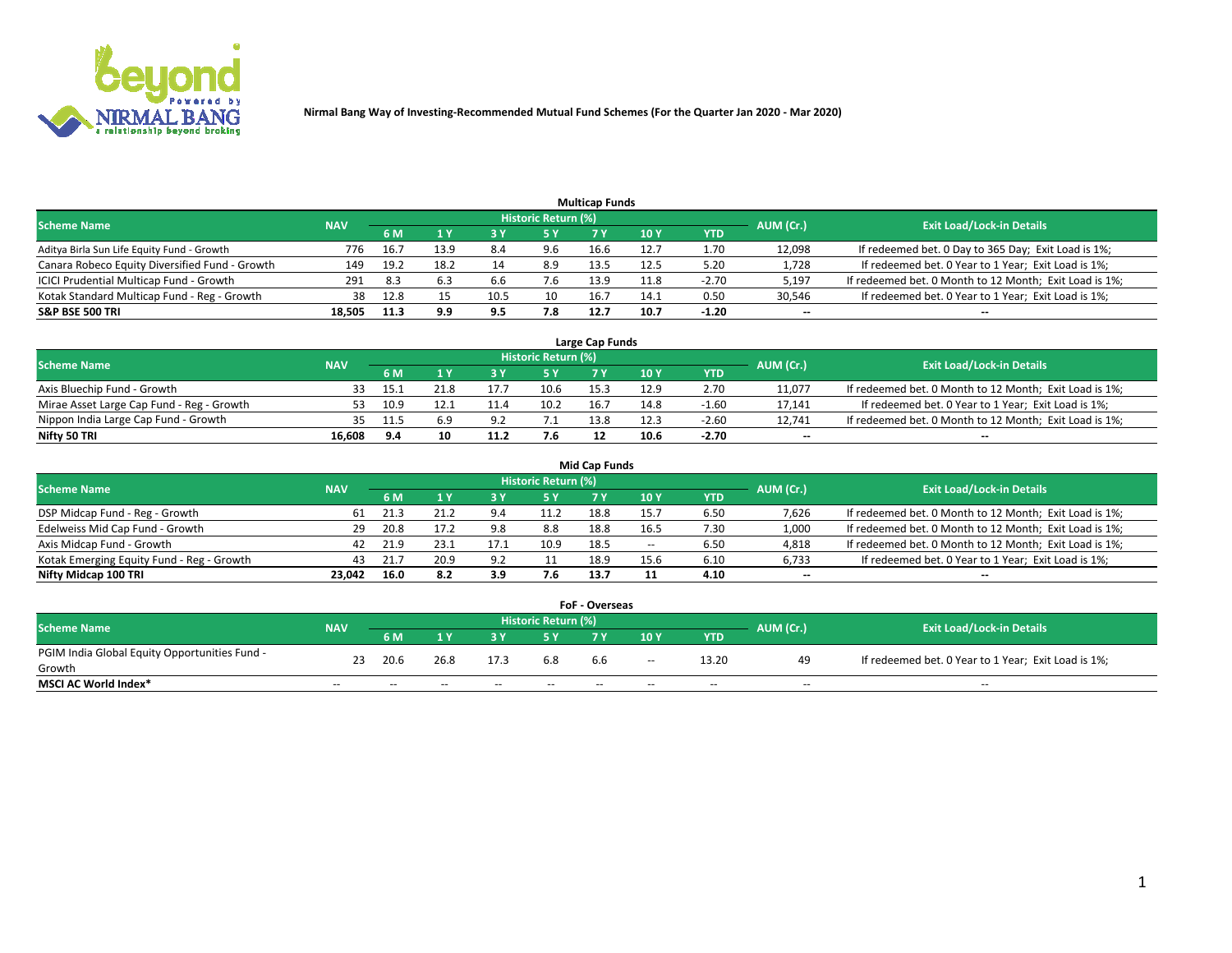

| Large & Midcap                                   |            |                                  |      |      |      |      |      |      |       |                                                     |  |  |  |  |
|--------------------------------------------------|------------|----------------------------------|------|------|------|------|------|------|-------|-----------------------------------------------------|--|--|--|--|
| <b>Scheme Name</b>                               | AUM (Cr.)  | <b>Exit Load/Lock-in Details</b> |      |      |      |      |      |      |       |                                                     |  |  |  |  |
|                                                  | <b>NAV</b> | 6 M                              |      |      |      |      | 10 Y | YTD  |       |                                                     |  |  |  |  |
| Canara Robeco Emerging Equities - Growth         | 104        | -22.2                            | 18   | 12.4 | 12.3 | 22.1 | 19.3 | 7.00 | 5,626 | If redeemed bet. 0 Year to 1 Year; Exit Load is 1%; |  |  |  |  |
| Invesco India Growth Opportunities Fund - Growth |            | 14.3                             |      | 12.6 | 9.4  | 15.3 | 13.1 | 1.90 | 2,447 | If redeemed bet. 0 Year to 1 Year; Exit Load is 1%; |  |  |  |  |
| Principal Emerging Bluechip Fund - Growth        | 113        | 20.4                             |      |      | 10.9 | 19.6 | 15.3 | 4.70 | 2,202 | If redeemed bet. 0 Year to 1 Year; Exit Load is 1%; |  |  |  |  |
| NIFTY Large Midcap 250 TRI                       | 7.507      | 14.0                             | 11.2 | 9.4  | 8.9  | 14.5 | 11.8 | 1.20 | $- -$ | $- -$                                               |  |  |  |  |

| <b>Focused Funds</b>             |            |      |      |      |                                  |      |       |            |                          |                                                        |  |  |  |
|----------------------------------|------------|------|------|------|----------------------------------|------|-------|------------|--------------------------|--------------------------------------------------------|--|--|--|
| <b>Scheme Name</b>               | <b>NAV</b> |      |      |      | Historic Return (%) <sup> </sup> |      |       |            |                          | <b>Exit Load/Lock-in Details</b>                       |  |  |  |
|                                  |            | 6 M  |      |      |                                  |      | 10 Y  | <b>YTD</b> | AUM (Cr.)                |                                                        |  |  |  |
| Axis Focused 25 Fund - Growth    | 32         |      | 23.7 | 15.9 | 11.9                             | 15.4 | $- -$ | 3.10       | 9.627                    | If redeemed bet. 0 Month to 12 Month; Exit Load is 1%; |  |  |  |
| SBI Focused Equity Fund - Growth |            | 20.4 | 24.6 | 15.9 | 11.8                             | 15.9 | 17.4  | 4.70       | 7.694                    | If redeemed bet. 0 Year to 1 Year: Exit Load is 1%:    |  |  |  |
| S&P BSE 500 TRI                  | 18.505     | 11.3 | 9.9  | 9.5  | 7.8                              | 12.7 | 10.7  | $-1.20$    | $\overline{\phantom{a}}$ | $\overline{\phantom{a}}$                               |  |  |  |

| <b>Small Cap Funds</b>                         |            |      |        |                     |     |               |        |      |           |                                                     |  |  |  |  |
|------------------------------------------------|------------|------|--------|---------------------|-----|---------------|--------|------|-----------|-----------------------------------------------------|--|--|--|--|
| <b>Scheme Name</b>                             | <b>NAV</b> |      |        | Historic Return (%) |     |               |        |      | AUM (Cr.) | <b>Exit Load/Lock-in Details</b>                    |  |  |  |  |
|                                                |            | 6 M  |        | 3Y                  | 5 Y | 7 Y           | 10Y    | YTD  |           |                                                     |  |  |  |  |
| Franklin India Smaller Companies Fund - Growth | 50         | 9.2  | 0.9    |                     | 5.8 | 17.3          | 15.4   | 1.00 | 7,188     | If redeemed bet. 0 Year to 1 Year; Exit Load is 1%; |  |  |  |  |
| HDFC Small Cap Fund - Growth                   | 39         | 6.8  | $-3.3$ |                     | 8.9 | 14.4          | 11.9   | 1.90 | 9,872     | If redeemed bet. 0 Year to 1 Year; Exit Load is 1%; |  |  |  |  |
| L&T Emerging Businesses Fund - Reg - Growth    | 23         | 9.4  | $-0.3$ |                     | 9.9 | $\sim$ $\sim$ | $\sim$ | 0.60 | 6,123     | If redeemed bet. 0 Year to 1 Year; Exit Load is 1%; |  |  |  |  |
| SBI Small Cap Fund - Growth                    | 57         | 19.6 | 19.4   | 13.3                | 14  | 24.3          | 19.1   | 6.70 | 3,493     | If redeemed bet. 0 Year to 1 Year; Exit Load is 1%; |  |  |  |  |
| Nifty Smallcap 100 TRI                         | 7.429      | 15.6 | 3.2    | -4                  | 2.4 | 9.8           | 7.2    | 3.70 | $\sim$    | $- -$                                               |  |  |  |  |

## **ELSS Schemes (Tax Saving u/s 80-C)**

| <b>Scheme Name</b>                           | <b>NAV</b> |      |                         | <b>Historic Return (%)</b> |           |      |       |            | AUM (Cr.) | <b>Exit Load/Lock-in Details</b> |
|----------------------------------------------|------------|------|-------------------------|----------------------------|-----------|------|-------|------------|-----------|----------------------------------|
|                                              |            | 6 M  | $\mathbf{1} \mathbf{V}$ | <b>3Y</b>                  | <b>5Y</b> | 7 Y. | 10Y   | <b>YTD</b> |           |                                  |
| Aditya Birla Sun Life Tax Relief 96 - Growth | 33         | 15.5 |                         | 10.3                       | 8.5       | 16.3 | 12.4  | 1.20       | 10,308    | Nil                              |
| Axis Long Term Equity Fund - Growth          | 51         | 17.8 | 23.3                    | 15.6                       | 10.5      | 19.8 | 17.6  | 3.30       | 21,997    | Nil                              |
| Canara Robeco Equity Tax Saver Fund - Growth | 73         | 20.7 | 20                      | 13.8                       | 8.9       | 14.1 | 13.1  | 6.40       | 1,033     | Nil                              |
| Invesco India Tax Plan - Growth              | 56         | 17.8 | 17.1                    |                            | 9.3       | 16.4 | 14.3  | 4.30       | 1,026     | Nil                              |
| Mirae Asset Tax Saver Fund - Reg - Growth    | 19         | 13.4 | 15.6                    | 13.7                       | $- -$     | --   | $- -$ | $-0.20$    | 3,293     | Nil                              |
| S&P BSE 200 TRI                              | 5.978      | 10.7 | 10.2                    | 10.2                       |           | 12.7 | 10.8  | $-1.60$    | $\sim$    | $- -$                            |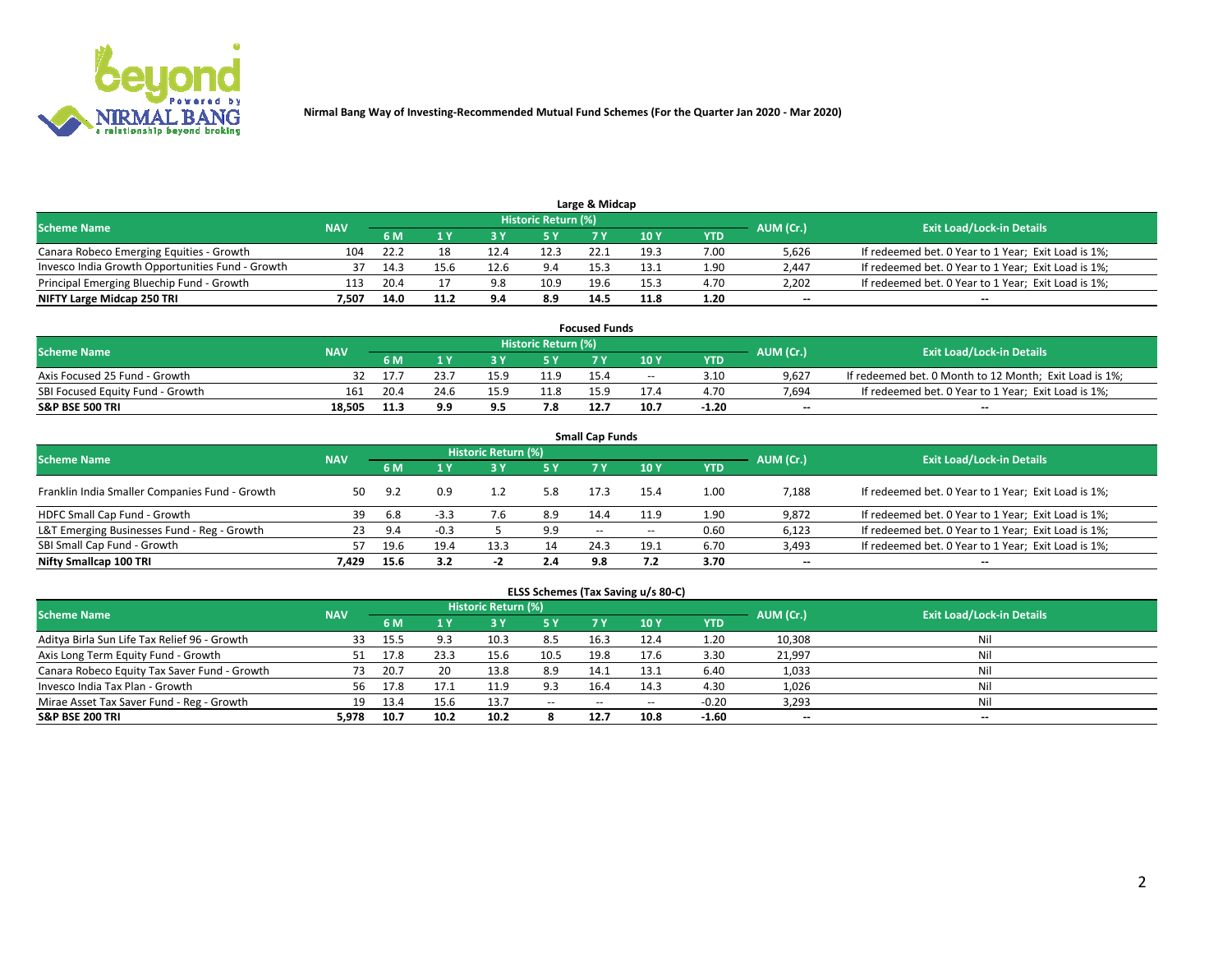

| <b>Contra/Value Fund</b>                                                                                        |        |      |      |      |     |      |      |            |        |                                                     |  |  |  |  |
|-----------------------------------------------------------------------------------------------------------------|--------|------|------|------|-----|------|------|------------|--------|-----------------------------------------------------|--|--|--|--|
| <b>Historic Return (%)</b><br><b>Exit Load/Lock-in Details</b><br>AUM (Cr.)<br><b>Scheme Name</b><br><b>NAV</b> |        |      |      |      |     |      |      |            |        |                                                     |  |  |  |  |
|                                                                                                                 |        | 6 M  |      |      | 5 Y | 7 V  | 10Y  | <b>YTD</b> |        |                                                     |  |  |  |  |
| Kotak India EQ Contra Fund - Reg - Growth                                                                       | 56.    | 12.3 | 11.8 |      | 8.6 | 13.2 | 11.5 | 0.90       | 900    | If redeemed bet. 0 Year to 1 Year; Exit Load is 1%; |  |  |  |  |
| Invesco India Contra Fund - Growth                                                                              |        | 16.4 |      | 12.2 | 10  | 17.4 | 13.5 | 3.90       | 4,751  | If redeemed bet. 0 Year to 1 Year; Exit Load is 1%; |  |  |  |  |
| UTI Value Opportunities Fund - Growth                                                                           | 66     | 16.6 | 14.5 | ∩ q  | 5.5 |      | 11.3 | 1.90       | 4,635  | If redeemed bet. 0 Year to 1 Year; Exit Load is 1%; |  |  |  |  |
| Nippon India Value Fund - Growth                                                                                | 76     | 12.9 | 10.8 | 8.9  |     | 13.4 | 10.9 | 0.40       | 3,114  | If redeemed bet. 0 Year to 1 Year; Exit Load is 1%; |  |  |  |  |
| <b>S&amp;P BSE 500 TRI</b>                                                                                      | 18,505 | 11.3 | 9.9  | 9.5  | 7.8 | 12.7 | 10.7 | $-1.20$    | $\sim$ | $- -$                                               |  |  |  |  |

| Sector/Thematic                                                           |            |      |      |                     |           |       |                          |            |                          |                                                        |  |  |  |
|---------------------------------------------------------------------------|------------|------|------|---------------------|-----------|-------|--------------------------|------------|--------------------------|--------------------------------------------------------|--|--|--|
| <b>Scheme Name</b>                                                        | <b>NAV</b> |      |      | Historic Return (%) |           |       |                          |            | AUM (Cr.)                | <b>Exit Load/Lock-in Details</b>                       |  |  |  |
|                                                                           |            | 6 M  | 1 Y  | 73 Y                | <b>5Y</b> | 7 Y   | 10Y                      | <b>YTD</b> |                          |                                                        |  |  |  |
| Canara Robeco Consumer Trends Fund - Reg -<br>Growth                      | 45         | 22.0 | 21.9 | 14.8                | 11.8      | 16.5  | 15.8                     | 5.70       | 388                      | If redeemed bet. 0 Year to 1 Year; Exit Load is 1%;    |  |  |  |
| Mirae Asset Great Consumer Fund - Growth                                  | 38         | 17.5 | 15   |                     |           | 16.7  | $\overline{\phantom{a}}$ | 1.10       | 1,004                    | If redeemed bet. 0 Year to 1 Year; Exit Load is 1%;    |  |  |  |
| ICICI Prudential Technology Fund - Growth                                 | 62         | 3.6  |      | 15.2                | 7.3       | 16.1  | 16                       | 6.30       | 418                      | If redeemed bet. 0 Day to 15 Day; Exit Load is 1%;     |  |  |  |
| Nippon India Pharma Fund - Growth                                         | 161        | 16.9 | 8.4  | 5.9                 | 4.7       | 13.6  | 14.2                     | 5.90       | 2,451                    | If redeemed bet. 0 Year to 1 Year; Exit Load is 1%;    |  |  |  |
| BNP Paribas India Consumption Fund - Reg - Growth                         | 14         | 22.9 | 30.2 | $- -$               | $- -$     | $- -$ | $- -$                    | 7.30       | 499                      | If redeemed bet. 0 Month to 12 Month; Exit Load is 1%; |  |  |  |
| ICICI Prudential Banking and Financial Services Fund -<br>Retail - Growth | 68         | 14.9 | 16.8 | 11.3                | 12.5      | 17.7  | 17.2                     | $-2.20$    | 3,615                    | If redeemed bet. 0 Day to 15 Day; Exit Load is 1%;     |  |  |  |
| <b>S&amp;P BSE 500 TRI</b>                                                | 18.505     | 11.3 | 9.9  | 9.5                 | 7.8       | 12.7  | 10.7                     | $-1.20$    | $\overline{\phantom{a}}$ | $\overline{\phantom{a}}$                               |  |  |  |

| <b>Dynamic Asset Allocation Funds</b>                      |            |     |      |                     |       |           |      |            |                          |                                                          |  |  |  |
|------------------------------------------------------------|------------|-----|------|---------------------|-------|-----------|------|------------|--------------------------|----------------------------------------------------------|--|--|--|
| <b>Scheme Name</b>                                         | <b>NAV</b> |     |      | Historic Return (%) |       |           |      |            | AUM (Cr.)                | <b>Exit Load/Lock-in Details</b>                         |  |  |  |
|                                                            |            | 6 M |      | 3 Y                 | 5 Y   | <b>7Y</b> | 10Y  | <b>YTD</b> |                          |                                                          |  |  |  |
| ICICI Prudential Balanced Advantage Fund - Reg -<br>Growth | 38         | 8.9 | 11.5 | 8.6                 | 8.4   | 12.2      | 12.2 | $-0.30$    | 28,853                   | If redeemed bet. 0 Year to 1 Year; Exit Load is 1%;      |  |  |  |
| Invesco India Dynamic Equity Fund - Growth                 | 31         | 8.5 | 10.9 |                     |       | 12        | 10.7 | 1.60       | 870                      | If redeemed bet. 0 Month to 3 Month; Exit Load is 0.25%; |  |  |  |
| Nippon India Balanced Advantage Fund - Growth              | 95         | 7.5 | 9.7  | 8.3                 | 6.8   | 12        | 11.2 | 1.20       | 2,884                    | If redeemed bet. 0 Month to 12 Month; Exit Load is 1%;   |  |  |  |
| HDFC Balanced Advantage Fund - Growth                      | 196        | 5.7 | 6.6  | 8.2                 | 7.6   | 11.6      | 10.9 | $-2.90$    | 44,151                   | If redeemed bet. 0 Year to 1 Year; Exit Load is 1%;      |  |  |  |
| SBI Dynamic Asset Allocation Fund - Reg - Growth           | 14         | 3.5 | 3.1  |                     | $- -$ | $- -$     | --   | $-2.50$    | 664                      | If redeemed bet. 0 Month to 12 Month; Exit Load is 1%;   |  |  |  |
| NIFTY 50 Hybrid Composite Debt 65:35 Index                 | 10,473     | 7.9 | 11.9 | 10.3                |       | 10.9      | 10.1 | $-0.90$    | $\overline{\phantom{a}}$ | $- -$                                                    |  |  |  |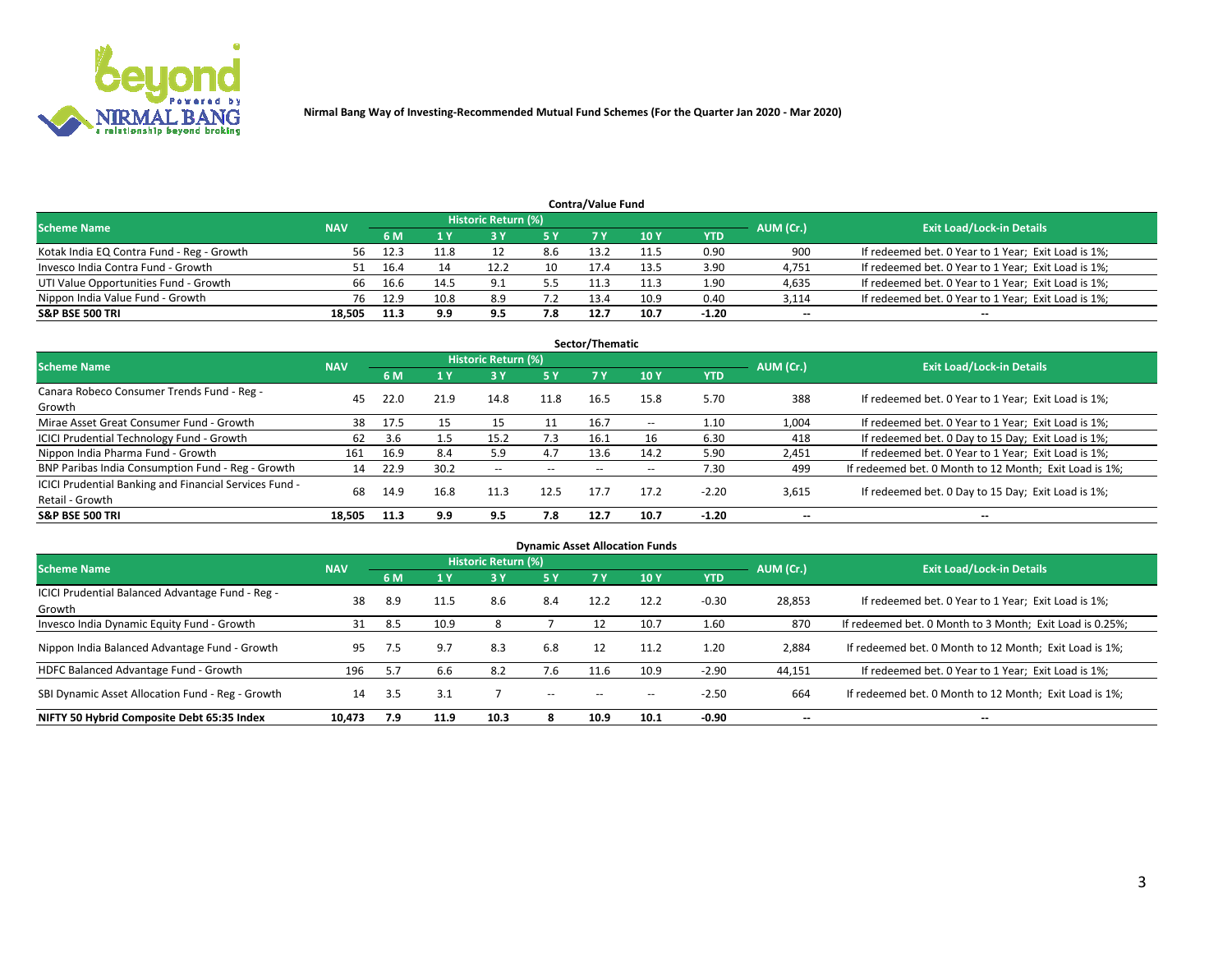

| <b>Hybrid Aggressive</b>                        |            |      |      |                     |       |       |       |         |           |                                                        |  |  |  |  |
|-------------------------------------------------|------------|------|------|---------------------|-------|-------|-------|---------|-----------|--------------------------------------------------------|--|--|--|--|
| <b>Scheme Name</b>                              | <b>NAV</b> |      |      | Historic Return (%) |       |       |       |         | AUM (Cr.) | <b>Exit Load/Lock-in Details</b>                       |  |  |  |  |
|                                                 |            | 6 M  | 1 Y  |                     | 5 Y   |       | 10 Y  | YTD     |           |                                                        |  |  |  |  |
| ICICI Prudential Equity & Debt Fund - Growth    | 136        | 7.4  | 8.3  | 6.5                 | 7.8   | 13.7  | 13.2  | $-2.90$ | 22,390    | If redeemed bet. 0 Year to 1 Year; Exit Load is 1%;    |  |  |  |  |
| Mirae Asset Hybrid - Equity Fund - Reg - Growth | 16         | 8.9  | 11.5 | 9.9                 | $- -$ | $- -$ | $- -$ | -1.10   | 3,380     | If redeemed bet. 0 Year to 1 Year; Exit Load is 1%;    |  |  |  |  |
| SBI Equity Hybrid Fund - Growth                 | 149        | 12.8 | 18.1 | 11.8                | 9.4   | 14.9  | 12.5  | 2.30    | 32,585    | If redeemed bet. 0 Month to 12 Month; Exit Load is 1%; |  |  |  |  |
| Canara Robeco Equity Hybrid Fund - Growth       | 175        | 14.8 | 16.1 | 11.1                | 9.4   | 14.1  |       | 3.80    | 3,000     | If redeemed bet. 0 Year to 1 Year; Exit Load is 1%;    |  |  |  |  |
| NIFTY 50 Hybrid Composite Debt 65:35 Index      | 10,473     | 7.9  | 11.9 | 10.3                |       | 10.9  | 10.1  | $-0.90$ | $\sim$    | $- -$                                                  |  |  |  |  |

| <b>Arbitrage Fund</b>                      |            |            |     |                     |     |  |  |      |           |                                                          |  |  |  |  |
|--------------------------------------------|------------|------------|-----|---------------------|-----|--|--|------|-----------|----------------------------------------------------------|--|--|--|--|
| Scheme Name                                | <b>NAV</b> |            |     | Historic Return (%) |     |  |  |      | AUM (Cr.) | <b>Exit Load/Lock-in Details</b>                         |  |  |  |  |
|                                            |            | 1 M'       | : M | 6 M                 |     |  |  | YTD  |           |                                                          |  |  |  |  |
| IDFC Arbitrage Fund - Reg - Growth         |            |            |     |                     |     |  |  | 6.20 | 12.224    | If redeemed bet. 0 Month to 1 Month; Exit Load is 0.25%; |  |  |  |  |
| Kotak Equity Arbitrage Fund - Reg - Growth | 28         |            |     |                     | b.Z |  |  | 6.20 | 17,856    | If redeemed bet. 0 Day to 30 Day; Exit Load is 0.25%;    |  |  |  |  |
| Nippon India Arbitrage Fund - Growth       | 20         | $h \Delta$ |     |                     |     |  |  | 6.30 | 10.497    | If redeemed bet. 0 Month to 1 Month; Exit Load is 0.25%; |  |  |  |  |

|                                          | <b>Equity Saver</b> |           |                                  |                          |                          |               |               |            |                          |                                                        |  |  |  |  |  |
|------------------------------------------|---------------------|-----------|----------------------------------|--------------------------|--------------------------|---------------|---------------|------------|--------------------------|--------------------------------------------------------|--|--|--|--|--|
| Scheme Name                              | <b>NAV</b>          | AUM (Cr.) | <b>Exit Load/Lock-in Details</b> |                          |                          |               |               |            |                          |                                                        |  |  |  |  |  |
|                                          |                     | 6 M       |                                  |                          | 5 Y                      |               | $\sqrt{10}$ Y | <b>YTD</b> |                          |                                                        |  |  |  |  |  |
| Axis Equity Saver Fund - Reg - Growth    |                     | 6.8       | 9.9                              |                          | $\sim$                   | $- -$         | $- -$         | 1.60       | 820                      | If redeemed bet. 0 Month to 12 Month; Exit Load is 1%; |  |  |  |  |  |
| Kotak Equity Savings Fund - Reg - Growth |                     | h         |                                  |                          |                          | $\sim$ $\sim$ | $- -$         | 0.70       | 1,804                    | If redeemed bet. 0 Year to 1 Year; Exit Load is 1%;    |  |  |  |  |  |
| CRISIL Hybrid 50+50 - Moderate Index*    |                     | $-$       | $-$                              | $\overline{\phantom{a}}$ | $\overline{\phantom{a}}$ | $\sim$        | --            | $\sim$     | $\overline{\phantom{a}}$ | $- -$                                                  |  |  |  |  |  |

| <b>Liquid Funds</b>              |            |      |     |                            |      |                          |            |                 |           |                                  |  |  |  |  |
|----------------------------------|------------|------|-----|----------------------------|------|--------------------------|------------|-----------------|-----------|----------------------------------|--|--|--|--|
| Scheme Name                      | <b>NAV</b> |      |     | <b>Historic Return (%)</b> |      |                          | <b>YTM</b> | Avg             | AUM (Cr.) | <b>Exit Load/Lock-in Details</b> |  |  |  |  |
|                                  |            | 1 W. | 2 W | 1 M                        | 3M   | 71 Y                     |            | <b>Maturity</b> |           |                                  |  |  |  |  |
| Axis Liquid Fund - Growth        | 2,180      |      |     |                            | 5.2  |                          | 5.38       | 0.10            | 33,800    | *Ref Footnote                    |  |  |  |  |
| IDFC Cash Fund - Reg - Growth    | 2,377      |      |     |                            |      |                          | 5.21       | 0.08            | 9,799     | *Ref Footnote                    |  |  |  |  |
| Kotak Liquid Fund - Reg - Growth | 3.97       |      |     |                            | ۰۰ ت |                          |            | 0.09            | 29,452    | *Ref Footnote                    |  |  |  |  |
| <b>CRISIL Liquid Fund Index</b>  | $\sim$     | 5.3  |     |                            | 5.6  | $\overline{\phantom{a}}$ | $-$        | $\sim$          | $\sim$    | $\sim$                           |  |  |  |  |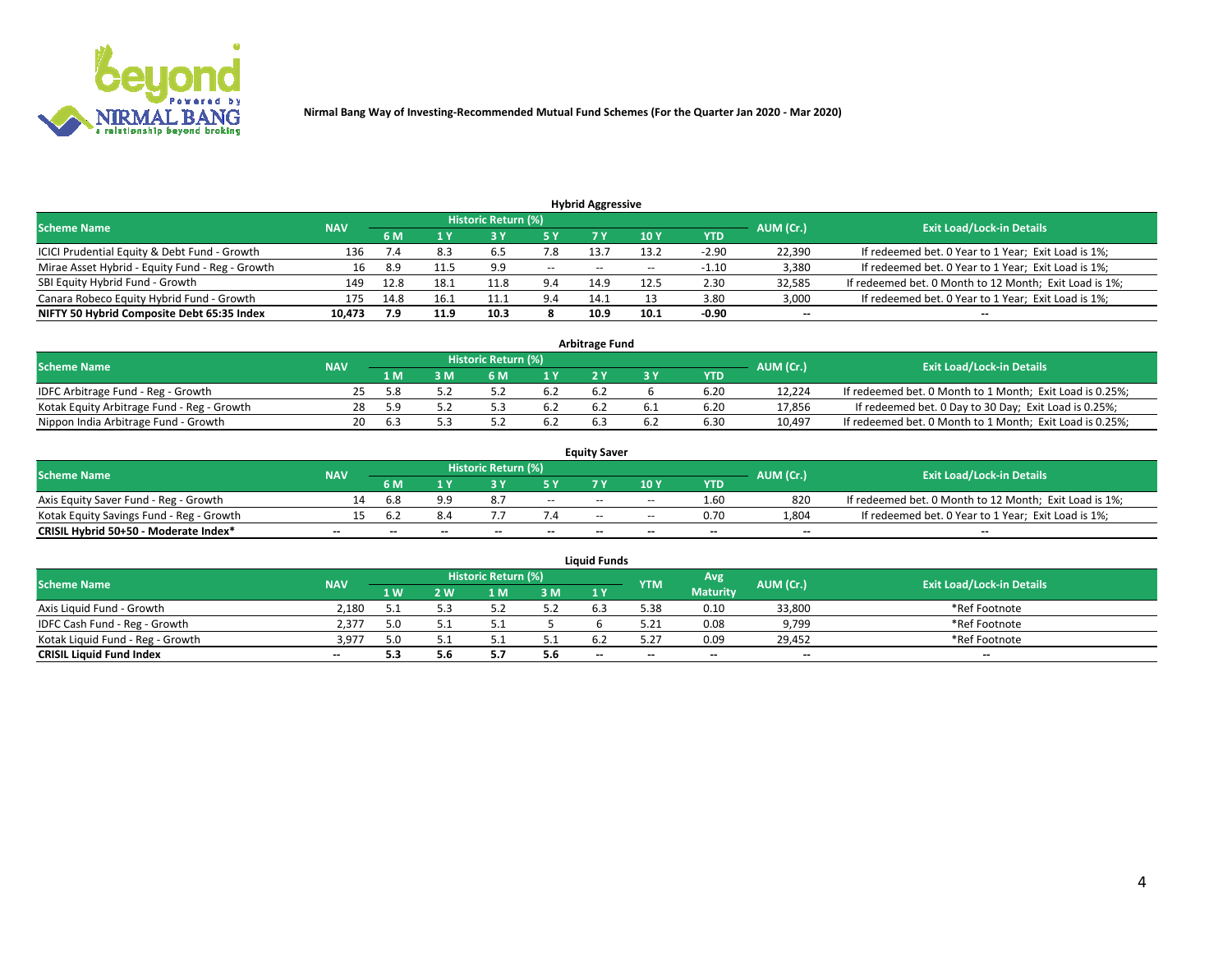

|                                               |            |      |      |                     |       | <b>Ultra Short Fund</b> |            |                 |           |                                  |
|-----------------------------------------------|------------|------|------|---------------------|-------|-------------------------|------------|-----------------|-----------|----------------------------------|
| <b>Scheme Name</b>                            | <b>NAV</b> |      |      | Historic Return (%) |       |                         | <b>YTM</b> | Avg             | AUM (Cr.) | <b>Exit Load/Lock-in Details</b> |
|                                               |            | 1 M  | 3 M  | 6 M                 | 1 Y   | 3 Y                     |            | <b>Maturity</b> |           |                                  |
| IDFC Ultra Short Term Fund - Reg - Growth     |            | -6.1 | 5.8  | 6.b                 | 7.7   | $- -$                   | 5.83       | 0.46            | 5,468     | Nil                              |
| Sundaram Ultra Short Term Fund - Reg - Growth |            |      | 4.6  |                     | $- -$ | --                      | 5.75       | 0.40            | 339       | Nil                              |
| L&T Ultra Short Term Fund - Growth            |            | 58   |      |                     |       |                         | .85        | 0.46            | 2,666     | Nil                              |
| <b>NIFTY Ultra Short Duration Debt Index</b>  | 4.037      | 6.5  | -6.2 | 6.5                 | 7.6   |                         | $\sim$     | $\sim$          | $\sim$    | $- -$                            |

| <b>Monev Market Fund</b>                         |            |      |     |                     |        |        |            |                 |           |                                  |  |  |  |
|--------------------------------------------------|------------|------|-----|---------------------|--------|--------|------------|-----------------|-----------|----------------------------------|--|--|--|
| <b>Scheme Name</b>                               | <b>NAV</b> |      |     | Historic Return (%) |        |        | <b>YTM</b> | Avg             | AUM (Cr.) | <b>Exit Load/Lock-in Details</b> |  |  |  |
|                                                  |            | 1 M. | 3 M | 6 M                 | 1Y     | 3Y     |            | <b>Maturity</b> |           |                                  |  |  |  |
| Aditya Birla Sun Life Money Manager Fund - Reg - | 268        |      |     | 6.5                 | 7.8    |        | 6.1        | 0.54            | 12,504    | Nil                              |  |  |  |
| Growth                                           |            |      |     |                     |        |        |            |                 |           |                                  |  |  |  |
| Franklin India Savings Fund - Growth             |            | 6.3  | 5.6 | -6.7                | 8.1    |        |            | 0.34            | 4,741     | Nil                              |  |  |  |
| Nippon India Money Market Fund - Growth          | 3,015      | 6.3  | 5.8 | 6.6                 | 7.8    |        | 5.81       | 0.35            | 4,540     | Nil                              |  |  |  |
| <b>CRISIL Liquid Fund Index</b>                  | $\sim$     |      | 5.6 |                     | $\sim$ | $\sim$ | --         | $\sim$          | $\sim$    | $- -$                            |  |  |  |

| <b>Short Term Fund</b>                          |            |      |      |                     |      |           |            |                 |           |                                  |  |  |  |  |
|-------------------------------------------------|------------|------|------|---------------------|------|-----------|------------|-----------------|-----------|----------------------------------|--|--|--|--|
| <b>Scheme Name</b>                              | <b>NAV</b> |      |      | Historic Return (%) |      |           | <b>YTM</b> | Avg             | AUM (Cr.) | <b>Exit Load/Lock-in Details</b> |  |  |  |  |
|                                                 |            | 1 M  | 3 M  | 6 M                 | 1Y   | <b>3Y</b> |            | <b>Maturity</b> |           |                                  |  |  |  |  |
| Axis Short Term Fund - Growth                   |            | 13.5 | 8.7  |                     | 10.5 |           | 6.63       | 2.20            | 4,939     | Nil                              |  |  |  |  |
| HDFC Short Term Debt Fund - Growth              | -23        | 15.9 | 10.1 | 10                  | 10.7 | 8.1       | 7.07       | 3.06            | 11,026    | Nil                              |  |  |  |  |
| IDFC Bond Fund - Short Term Plan - Reg - Growth | 41         | 12.4 | 7.9  | 8.8                 | 10.2 |           | 6.62       | 2.21            | 11,979    | Nil                              |  |  |  |  |
| Kotak Bond Short Term Fund - Reg - Growth       | 38         | 14.5 | 8.6  | 8.9                 | 10.3 |           | 6.88       | 2.42            | 11,400    | Nil                              |  |  |  |  |
| L&T Short Term Bond Fund - Reg - Growth         |            | 12.9 | 7.6  | 8.3                 | 9.8  |           | 6.48       | 2.11            | 5,450     | Nil                              |  |  |  |  |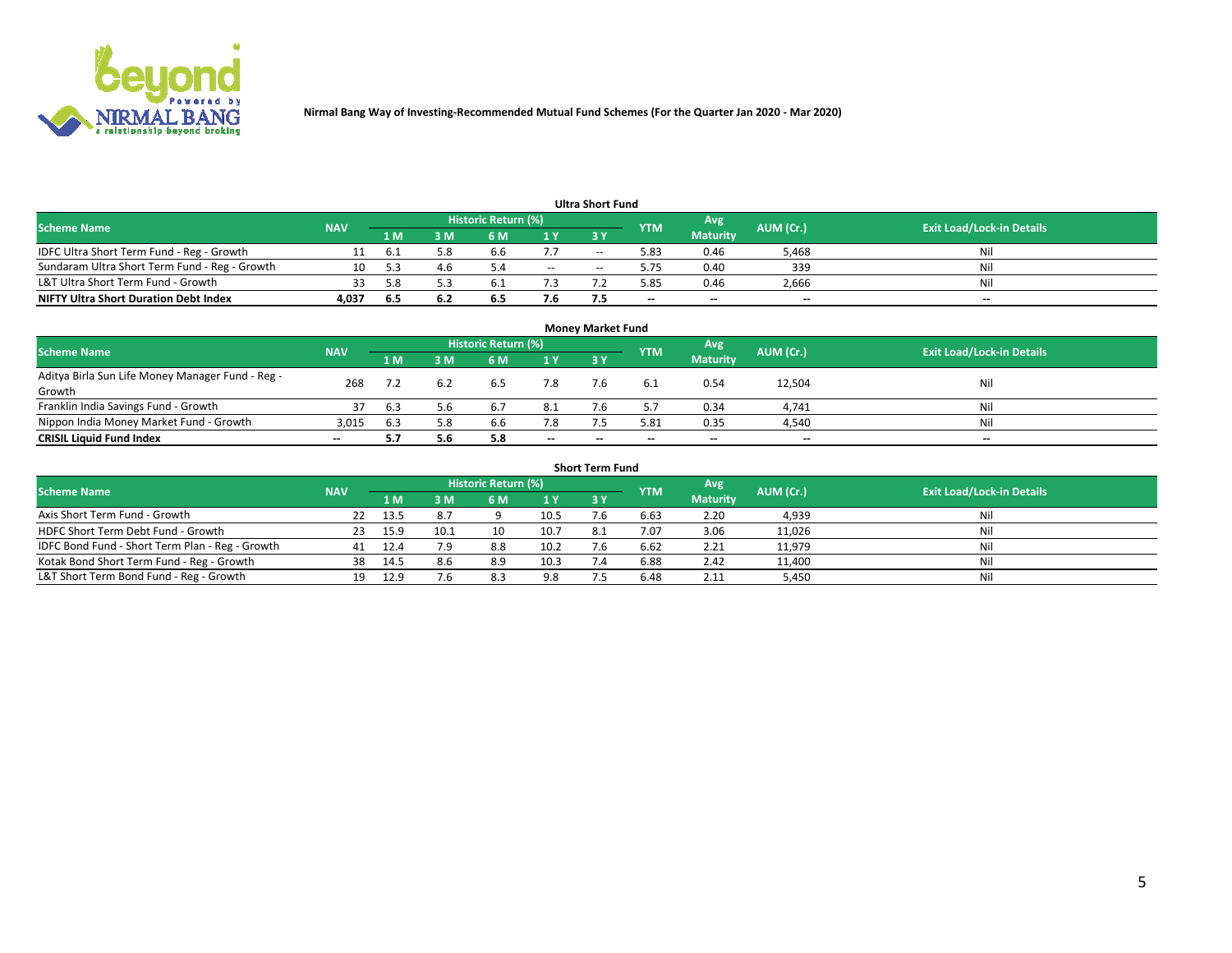

| <b>Low Duration Fund</b>                  |            |     |     |                            |     |    |            |                 |           |                                  |  |  |  |  |
|-------------------------------------------|------------|-----|-----|----------------------------|-----|----|------------|-----------------|-----------|----------------------------------|--|--|--|--|
| <b>Scheme Name</b>                        | <b>NAV</b> |     |     | <b>Historic Return (%)</b> |     |    | <b>YTM</b> | Avg             | AUM (Cr.) | <b>Exit Load/Lock-in Details</b> |  |  |  |  |
|                                           |            | 1 M | ያ M | 5 M                        | 1 V | 2V |            | <b>Maturity</b> |           |                                  |  |  |  |  |
| Axis Treasury Advantage Fund - Growth     | 2.245      |     |     |                            | 8.7 |    | 5.99       | 0.78            | 5,239     | Nil                              |  |  |  |  |
| Canara Robeco Savings Fund - Reg - Growth |            |     |     | b.t                        |     |    | 5.87       | 0.80            | 1,135     | Nil                              |  |  |  |  |
| IDFC Low Duration Fund - Reg - Growth     |            |     |     |                            | 8.3 |    | 5.96       | 0.90            | 5,804     | Nil                              |  |  |  |  |

| <b>Banking &amp; PSU Bond Funds</b>            |            |      |      |                            |                |       |            |                 |           |                                  |  |  |  |
|------------------------------------------------|------------|------|------|----------------------------|----------------|-------|------------|-----------------|-----------|----------------------------------|--|--|--|
| <b>Scheme Name</b>                             | <b>NAV</b> |      |      | <b>Historic Return (%)</b> |                |       | <b>YTM</b> | Avg             | AUM (Cr.) | <b>Exit Load/Lock-in Details</b> |  |  |  |
|                                                |            | 1 M  | 8 M  |                            | 4 <sub>Y</sub> | $-3V$ |            | <b>Maturity</b> |           |                                  |  |  |  |
| HDFC Banking and PSU Debt Fund - Reg - Growth  |            |      |      | 10.3                       | 11.3           |       | 28         | 3.16            | 4,896     | Nil                              |  |  |  |
| Kotak Banking and PSU Debt Fund - Reg - Growth | 47         | 17.4 | 10.5 | 10.5                       |                |       | 6.93       | 3.29            | 4,553     | Nil                              |  |  |  |
| IDFC Banking & PSU Debt Fund - Reg - Growth    |            | 15.9 |      | $\alpha$                   | 12.2           |       |            | 3.10            | 13.030    | Nil                              |  |  |  |

| <b>Corporate Bond Funds</b>                         |            |      |                         |                     |      |    |            |                 |           |                                                         |  |  |  |
|-----------------------------------------------------|------------|------|-------------------------|---------------------|------|----|------------|-----------------|-----------|---------------------------------------------------------|--|--|--|
| <b>Scheme Name</b>                                  | <b>NAV</b> |      |                         | Historic Return (%) |      |    | <b>YTM</b> | Avg             | AUM (Cr.) | <b>Exit Load/Lock-in Details</b>                        |  |  |  |
|                                                     |            | 1 M  | $\overline{\mathsf{M}}$ | 6 M                 | 1Y   | 3V |            | <b>Maturity</b> |           |                                                         |  |  |  |
| ICICI Prudential Corporate Bond Fund - Reg - Growth | 21         | 12.9 | 9.1                     | 9.1                 | 10.5 |    | 6.76       | 2.26            | 12,074    | Nil                                                     |  |  |  |
| L&T Triple Ace Bond Fund - Reg - Growth             | 53         | 31.8 | 15.2                    | 11.2                | 16.4 |    | 7.59       | 8.39            | 2.474     | If redeemed bet. 0 Month to 3 Month; Exit Load is 0.5%; |  |  |  |
| Kotak Corporate Bond Fund - Std - Growth            | 2,683      | 10.7 | 7.8                     | 8.6                 | 9.9  |    | 6.63       | 1.62            | 4,523     | Nil                                                     |  |  |  |

| <b>Credit Risk Fund</b>                           |            |      |      |                            |      |     |            |                 |           |                                                           |  |  |  |
|---------------------------------------------------|------------|------|------|----------------------------|------|-----|------------|-----------------|-----------|-----------------------------------------------------------|--|--|--|
| <b>Scheme Name</b>                                | <b>NAV</b> |      |      | <b>Historic Return (%)</b> |      |     | <b>YTM</b> | 'Avg            | AUM (Cr.) | <b>Exit Load/Lock-in Details</b>                          |  |  |  |
|                                                   |            | 1 M  | 3 M  | 6 M                        | 71 Y | 3Y  |            | <b>Maturity</b> |           |                                                           |  |  |  |
| <b>ICICI Prudential Credit Risk Fund - Growth</b> | 22         | 16.7 | 12.2 | 11.6                       | 10.9 |     | 9.41       | 2.30            | 12,381    | If redeemed bet. 0 Year to 1 Year; Exit Load is 1%;       |  |  |  |
| Kotak Credit Risk Fund - Reg - Growth             |            | 16.7 | 10.4 | 10.6                       | 10.3 |     | 8.72       | 2.44            | 5,104     | If redeemed bet. 0 Year to 1 Year; Exit Load is 1%;       |  |  |  |
|                                                   |            |      |      |                            |      |     |            |                 |           | If redeemed bet. 0 Month to 12 Month; Exit Load is 3%; If |  |  |  |
| SBI Credit Risk Fund - Growth                     | 32         | 16.0 |      | 8.9                        | 7.5  | 6.9 | 8.58       | 2.38            | 5,055     | redeemed bet. 12 Month to 24 Month; Exit Load is 1.5%; If |  |  |  |
|                                                   |            |      |      |                            |      |     |            |                 |           | redeemed bet. 24 Month to 36 Month; Exit Load is 0.75%;   |  |  |  |